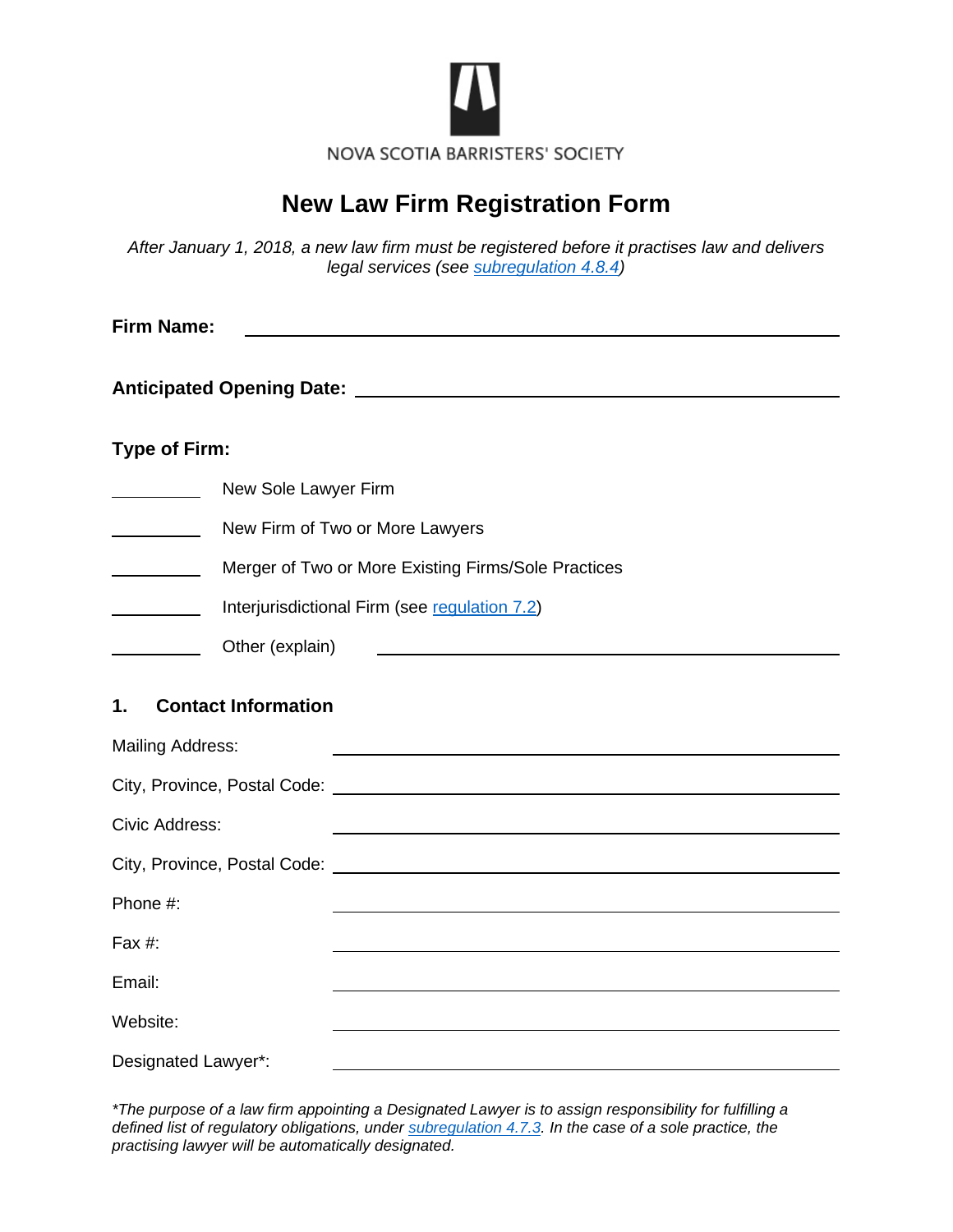## **2. Fees**

Membership fees are to be paid by:

- (a) the firm through the Pre-authorized Payment Program *(there is no need to fill out a Pre-authorized Payment Form)*
- (b) the firm by cash or cheque for the full amount
- (c) individual lawyers

#### **3. Law Firm Associations**

(a) Lawyers associated\* with the firm: *(\*Associated i.e. partner, associate)*

| Name:        |  |
|--------------|--|
| Email:       |  |
| Association: |  |
| Name:        |  |
| Email:       |  |
| Association: |  |
| Name:        |  |
| Email:       |  |
| Association: |  |
| Name:        |  |
| Email:       |  |
| Association: |  |
|              |  |

*(Attach a separate sheet if extra space is required)*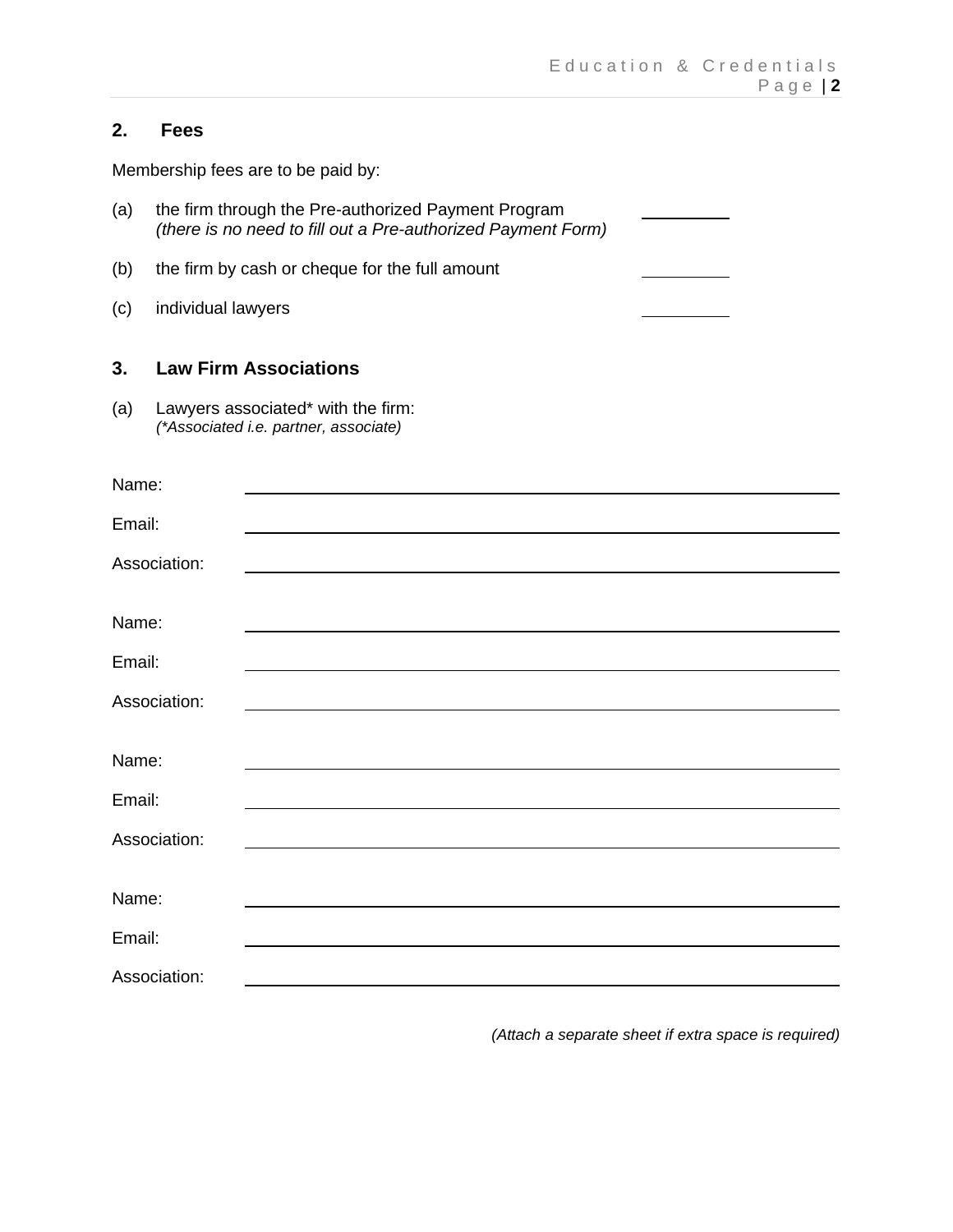(b) Staff in the firm who are **not lawyers**, who assist in or deliver legal services by the law firm\*:

| Name:     |  |
|-----------|--|
| Email:    |  |
| Position: |  |
|           |  |
| Name:     |  |
| Email:    |  |
| Position: |  |
|           |  |
| Name:     |  |
| Email:    |  |
| Position: |  |
|           |  |
| Name:     |  |
| Email:    |  |
| Position: |  |
|           |  |
| Name:     |  |
| Email:    |  |
| Position: |  |
|           |  |
| Name:     |  |
| Email:    |  |
| Position: |  |

\**Note: This question prepares the NSBS for anticipated amendments to the Legal Profession Act that will allow more staff in law firms to deliver legal services. Please identify staff who have independent contact with clients and/or initiate or receive communications from clients such as paralegals or senior administrative assistants. Do not identify staff with only incidental or non-file related interactions with clients such as accounting or office support staff.* 

*(Attach a separate sheet if extra space is required)*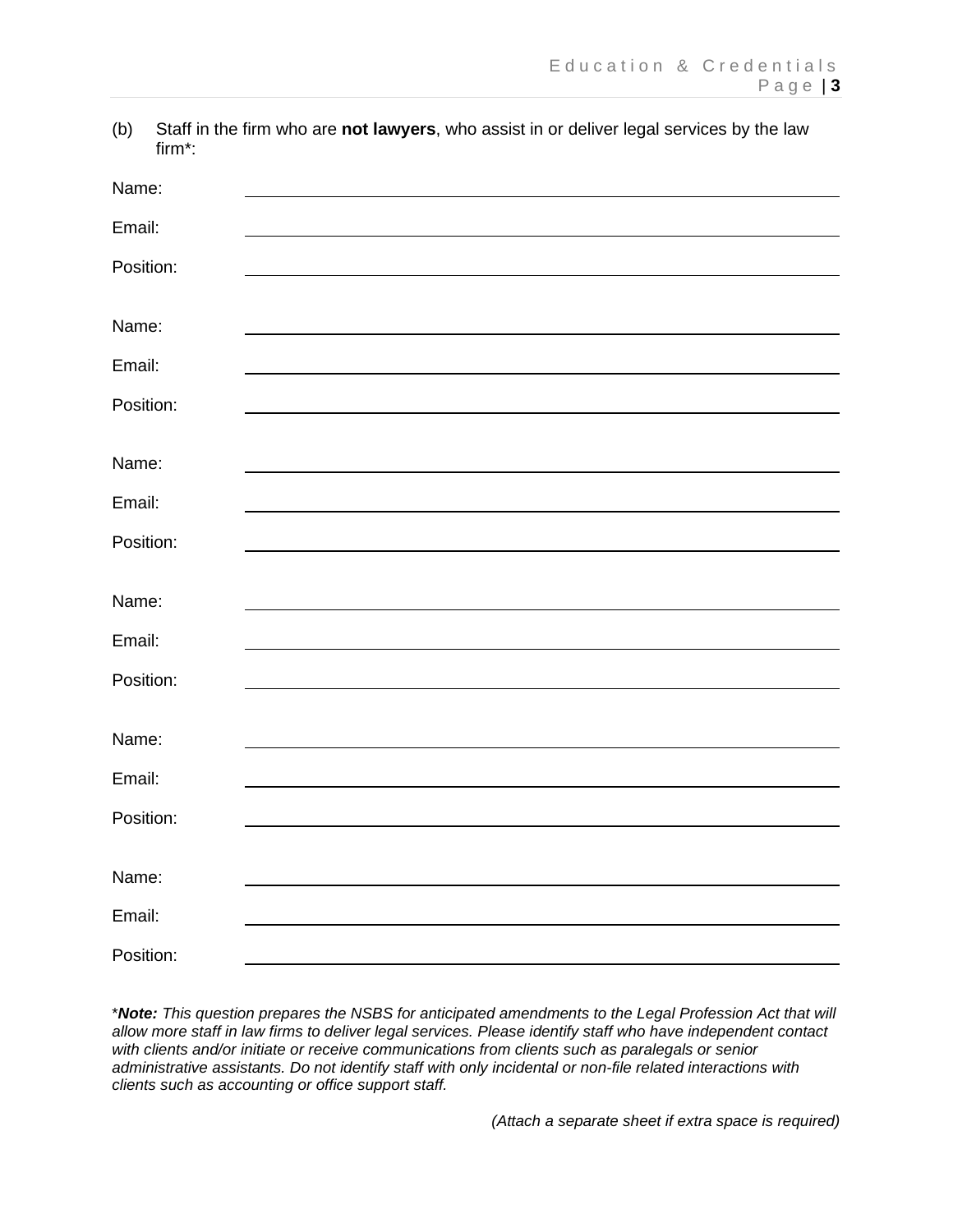## **4. Law Corporations**\*

If applicable, identify all <u>law [corporation\(s\)](https://nsbs.org/legal-profession/your-practice/membership/law-corporations-limited-liability-partnerships/)</u> associated with the new firm:

| (a) | Name of law corporation:                      |               |          |
|-----|-----------------------------------------------|---------------|----------|
|     | Has the law corporation been issued a permit? | Yes<br>$\Box$ | No.<br>□ |
| (b) | Name of law corporation:                      |               |          |
|     | Has the law corporation been issued a permit? | Yes<br>П.     | No.<br>П |
| (C) | Name of law corporation:                      |               |          |
|     | Has the law corporation been issued a permit? | Yes           | -No      |

\**Law Corporations are required to have a permit from the Society pursuant to [regulation 7.4.](https://nsbs.org/wp-content/uploads/2019/11/NSBSRegulations.pdf) (see [Law](https://nsbs.org/wp-content/uploads/2019/11/Law-Corporation-Procedures.pdf)  [Corporation Procedures](https://nsbs.org/wp-content/uploads/2019/11/Law-Corporation-Procedures.pdf) and [Application Form\)](https://nsbs.org/wp-content/uploads/2019/11/Application-for-Law-Corporation-Permit.pdf)*

#### **5. Limited Liability Partnership**

Is the firm a partnership that proposes to register as a limited liability partnership under the Nova Scotia *Partnerships and Business Names Registration Act*?

- Yes *(see the [LLP Application Procedures](https://nsbs.org/wp-content/uploads/2019/11/LLPProcedures.pdf) and Application Forms for [Provincial LLP](https://nsbs.org/wp-content/uploads/2019/11/LLPApplication.pdf) or [Extra-provincial LLP\)](https://nsbs.org/wp-content/uploads/2019/11/LLPExtraProvApp.pdf)*
- $No$   $\Box$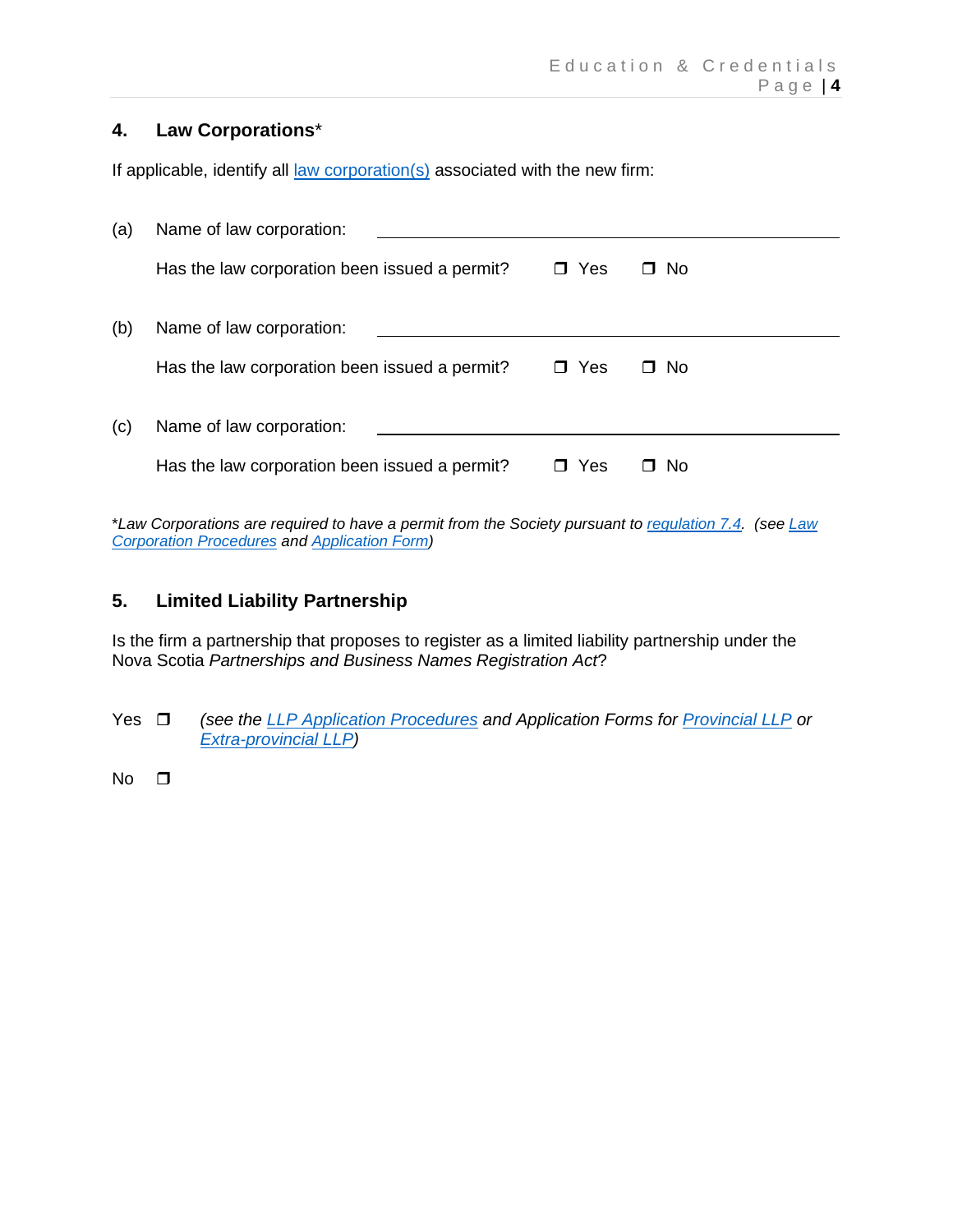## **6. Trust Account Information**

The firm has reviewed [regulation 4.10](https://nsbs.org/wp-content/uploads/2019/11/NSBSRegulations.pdf) and advises that it will operate a general trust account.

 $\Box$  Yes  $\Box$  No

If you answered "Yes", please select one of the following:

 $\Box$  The following lawyer(s) of the new firm have obtained the Society's approval to operate a trust account under [regulation 4.10:](https://nsbs.org/wp-content/uploads/2019/11/NSBSRegulations.pdf)

#### **or**

 $\Box$  The law firm will not hold money or property in trust until the law firm has received approval to operate a trust account pursuant to [subregulation 4.10.4.](https://nsbs.org/wp-content/uploads/2019/11/NSBSRegulations.pdf)

## **7. Trust Monies Undertaking** (mandatory for all registrants)

Pursuant to [regulation 4.8.5\(g\):](https://nsbs.org/wp-content/uploads/2019/11/NSBSRegulations.pdf)

I, , Designated Lawyer for (law firm) undertake that the firm will not accept trust money or trust property until one or more of its lawyers has received permission from the Society to operate a trust account under [subregulation 4.10.1.](https://nsbs.org/wp-content/uploads/2019/11/NSBSRegulations.pdf)

Signature Date